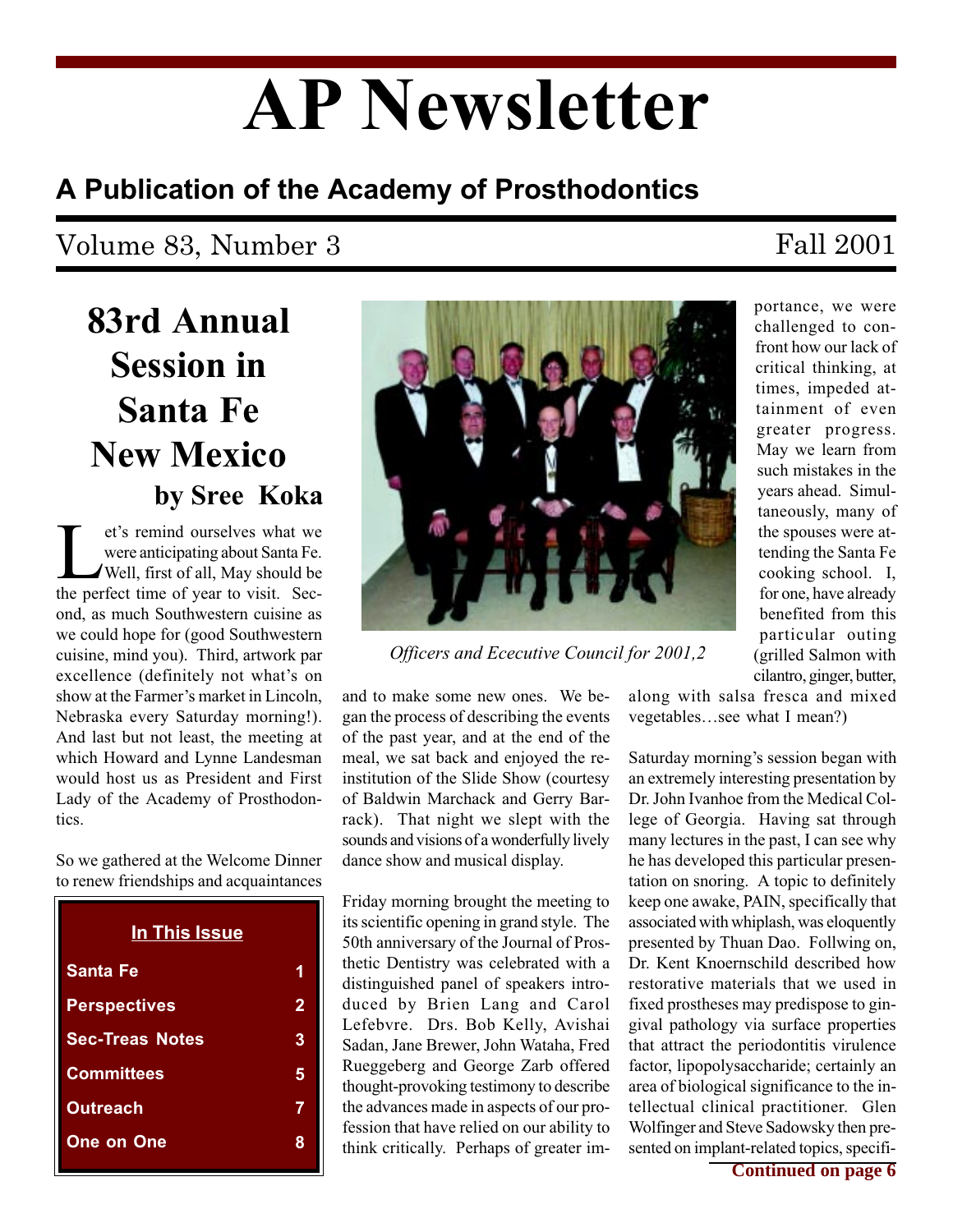# **Perspectives** from the Editor by Steve Eckert

Tormally this column is devoted to a lighthearted commentary on dentally related items of interest. Sadly, as I sit down to write, my heart is not light and my mind finds little preoccupation with dental concerns. Today's date is September 14, 2001. It is a day that U. S. President Bush has proclaimed as a "National Day of Prayer and Remembrance" for the victims of the terrorist attacks on September 11, 2001. It is a day that none of us ever wanted to experience.

Academy of **Prosthodontics** at our web site

academyprosthodontics.org

From what we know, this Academy has lost no members in these horrific crimes against humanity. We also know that all of our lives have been touched by these events. Many of us have lost friends, colleagues and loved ones. Our physical health may be intact but our emotional well being has been dramatically effected. The normal love of life has been temporarily replaced by heartache and tears. We expect that this will be followed by a need to see things put right but this act will never be corrected, at best it will be accepted.

# Good Hope

The perpetrators of this event are described as radical members of a religious group. This description however is an affront to all religions. Please, let us accept that no religion condones this sort of activity. The individuals who masterminded and conducted this terrorist attack may seek to claim divine guidance but their guidance comes from a much lower source.

We hear it all the time. Excuses for irrational activities. Attempts at justification for acts that can never be justified. People making claim to external sources for their pathologic behavior. When it extends to government or leaders it takes Visit the different names. We hear of ethnic<br>
cleansing, empowerment of the super<br>
Continued on page 5 cleansing, empowerment of the super race and now, the punishment of the "Great Satan." By any name, this sort of rationalization carries no weight in a thinking society.

> Journalism 101 teaches us to search for the answers to the questions of who, what, when, where, how, and why. Most of these answers have come quickly, although the final total of people lost in this tragedy is unlikely to be determined for months or years. The most perplexing question however, the one that may never be answered, is "why." Why could a group of individuals be driven to do such a heinous act?

> About 150 years ago Tolstoy asked if Napoleon gained power through sheer will and individual effort or if he ascended to power because the society of the time was looking for a leader with his attributes. If he did not exist, would someone else have performed the same feats to fulfill the needs of the society of the time? What would Tolstoy have said about some of the leaders in the last cen

tury and a half? Would he wonder about the societies that brought men like Hitler, Amin, Stalin, Pol Pot and Bin Laden to power? Is it possible that any society could find itself seeking a total sociopath as a leader? Perhaps we take solace in the fact that many of these individuals took control through forceful means rather than by the will of democratic societies. We cling to the notion that free society will prevent this from happening and yet history does repeat itself and we must work to prevent this repetition.

At present we are still in a state of shock, we are reflecting individually. The scripture says: "Blessed are those who mourn

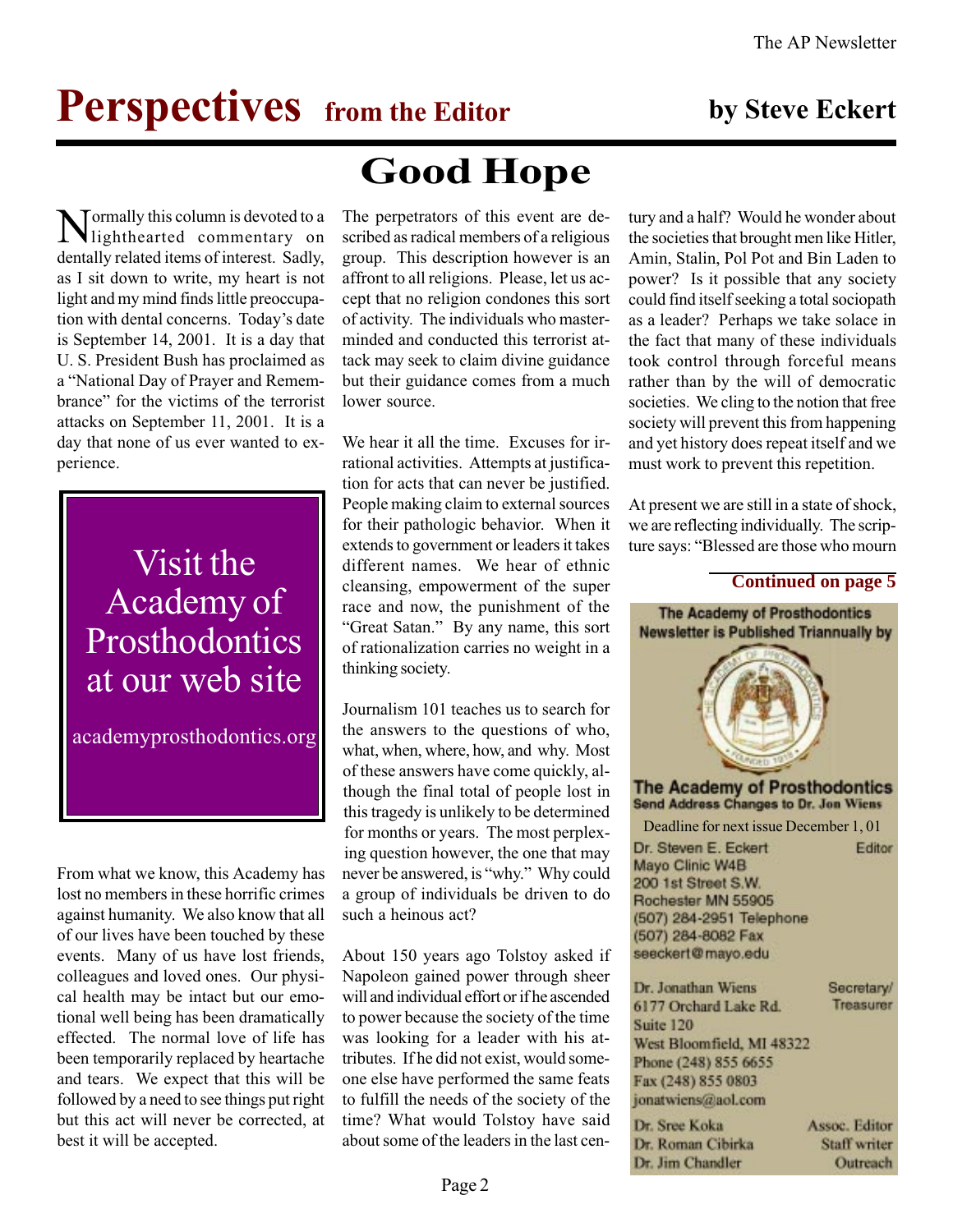# Secretary-Treasurer Notes By Jon Wiens

Santa Fe is a surely place of *magic*.<br>The social events in Santa Fe kept everyone busy with fishing, golfing, flamenco dancing, painting, sculpting, cooking, shopping, hiking and cliff climbing. The educational program in Santa Fe was well planned by Scientific Program Chair Rogoff. The Jubilee Celebration of the Journal of Prosthetic Dentistry added greatly to the program. We thank the Editorial Council of the JPD for their continuous and generous contribution in support of the all day program and the wonderful luncheon provided. It is also important to note that other entities supported our educational efforts including the AP Foundation, CV Mosby, Inc., Strauman, Nobel Biocare and the International Circuit Courses making the meeting a success. During the Annual Meeting President Landesman presided with cogent foresight and challenged everyone's thinking to envision the future of Prosthodontics and the role of the Academy. While he now becomes our Immediate Past-President, he will surely become one of the most sought after mentors.

Incoming President Grisius has taken the helm, set goals, made charges and has appointed the various committee chairs and members. The committee assignments are included with the Newsletter. Efforts are underway to finalize the plans for next years meeting in Portland, Oregon at the Portland Marriott Downtown May 2-6, 2002. The President and Secretary's recent site visit to Portland was deterred by the tragedies unfolding in New York, Pennsylvania and Washington and we offer our prayers and condolences. Local Arrangement Chairs, John and Vangie Sorensen have organized exciting and interesting events for our enjoyment. More information about the Portland meeting will be published in

the next AP Newsletter. Be sure to visit our website at: www.academyprosthodontics.org that is now under the development by Roman Cibirka for the latest news about the Academy.

The membership had voted at the Annual Business Meeting in Santa Fe to defer Cleveland, Ohio as a meeting site for 2004. The Secretary is investigating two other sites, which are Ottawa and Niagara Lake/Falls, Canada. Recently, several fellows have expressed interest in Alaska as another potential meeting site. Each venue is being reviewed relative to their accessibility, accommodations, meeting space and potential social events. The Executive Council will meet on Sunday, October 14, 2001 in Chicago to address the needs of the Academy and to organize the activities for the upcoming year. Your suggestions or questions are always encouraged for the good of the Academy and the fellowship.

Lastly, we will be mailing requests for any changes in membership information and dues statements in November. It is important that you inform us of address or e-mail changes as soon as possible. Fellowship Nomination forms are available from the Secretary-Treasurer. The deadline for submission is November. Please call me if you are not receiving your JPD subscription or if your subscription has lapsed. Keep in mind that if you are a dues-paying member in more than one sponsoring organization you are entitled to a refund directly from CV Mosby, Inc. of the additional subscription amount.

Please note the sidebar with the methods in which you may contact the Secretary. I am looking forward to hearing from you.

Jonathan P. Wiens, DDS, MSD Secretary-Treasurer, AP 6177 Orchard Lake Road Suite 120 West Bloomfield, MI 48322

(248) 855-6655 Office (248) 855-0803 Fax Office (248) 471-6007 Fax Residence (248) 476-1847 Residence (248) 496-1842 Mobile Jonatwiens@aol.com

The AP Foundation wishes to acknowledge the generous donations of Louis Blatterfein, David Wands, and all other **contributors** 

# AP Foundation

Contributions and Memorials should be made to the Academy of Prosthodontics **Foundation** and sent to:

> Dr. Donald C. Kramer Secretary/Treasurer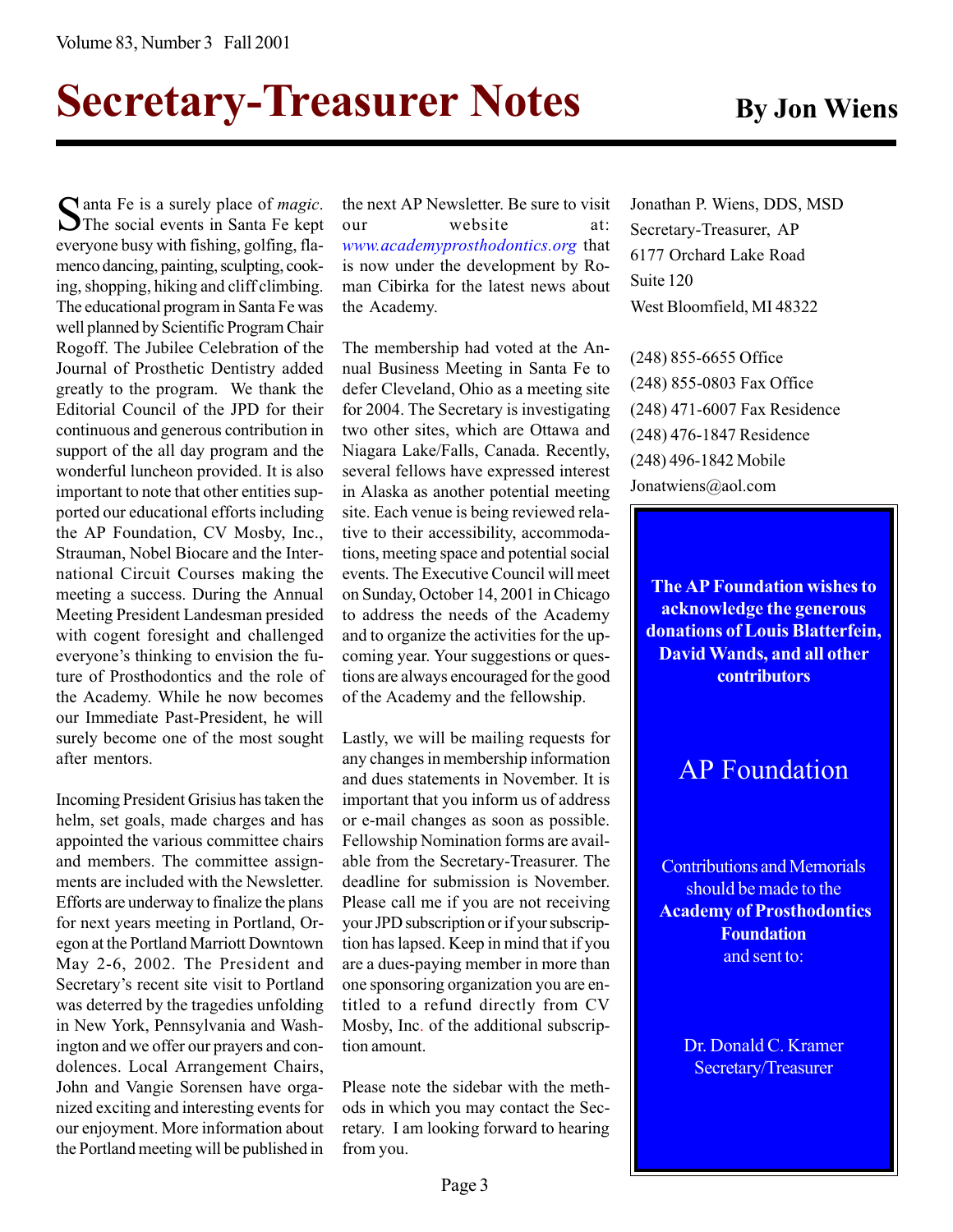# Academy of Prosthodontics

# Ad Hoc COMMITTEES

# Ad Hoc Annual Program Budget

Chair Clifford W. VanBlarcom Rhonda F. Jacob, Charles J. Goodacre, Stephen D. Campbell, Ex-Officio, Jonathan P. Wiens, Ex-Officio

# Ad Hoc Corporate Liaison

Chair Gary R. Goldstein David W. Eggleston, William E. Kotowicz, Howard M. Landesman, Harold Litvak

# Ad Hoc Method of Meeting Site Selection

Chair Carl J. Andres John R. Agar, Roy T. Yanase, Jonathan P. Wiens

# Ad Hoc Mission and Role of the Academy of Prosthodontics

Chair Charles J. Goodacre Gary R. Goldstein, Thomas J. McGarry, Jonathan P. Wiens, Noel D. Wilkie

# Ad Hoc President's Advisory

Chair David H. Wands Louis Blatterfein, John B. Holmes, Gordon E. King, Howard M. Landesman, Arthur O. Rahn, Dale E. Smith, Douglas C. Wendt

# Ad Hoc Spouses

Chair Sylvia Grisius Karen Koka, Christina Wiens

# STANDING COMMITTEES

# AP Newsletter and Website

Chair Steven E. Eckert Sreenivas Koka, Associate Editor; Roman M. Cibirka, Staff Writer and Webmaster, James A. Chandler, Outreach Writer; Jonathan P. Wiens, Secretary-Treasurer Notes

## Bylaws

Chair John R. Agar Richard P. Frank, Hans-Peter Weber

# Community Outreach

Chair Eric J. Rasmussen David T. Brown, Robert E. Gillis, W. Brock Love, Dorsey J. Moore, Stephen J. Riedy

# Consultation with the American Board of **Prosthodontics**

Chair Harold Litvak Carol A. Lefevbre, Howard M. Landesman, Dorsey J. Moore

# Editorial and Publications

Chair Carol A. Lefebvre Jane D. Brewer

# Education and Research

Chair Rhonda F. Jacob Alan B. Carr, Lyndon F. Cooper, Ana M. Diaz-Arnold, David A. Felton, Sreenivas Koka, Lisa Lang, Ichiro Nishimura, Clark Stanford

# Fellowship

Chair Clifford W. VanBlarcom Rhonda F. Jacob, Gary R. Goldstein, Richard J. Grisius, Howard M. Landesman, Kenneth B. May, Gary S. Rogoff, James DeBoer Consultant

# Fellowship-Associates Subcommittee

Chair Antonio Bello, Lawrence E. Brecht, Co-Chair

### Finance

Chair William E. Kotowicz

Kent L. Knoernschild, Clifford W. VanBlarcom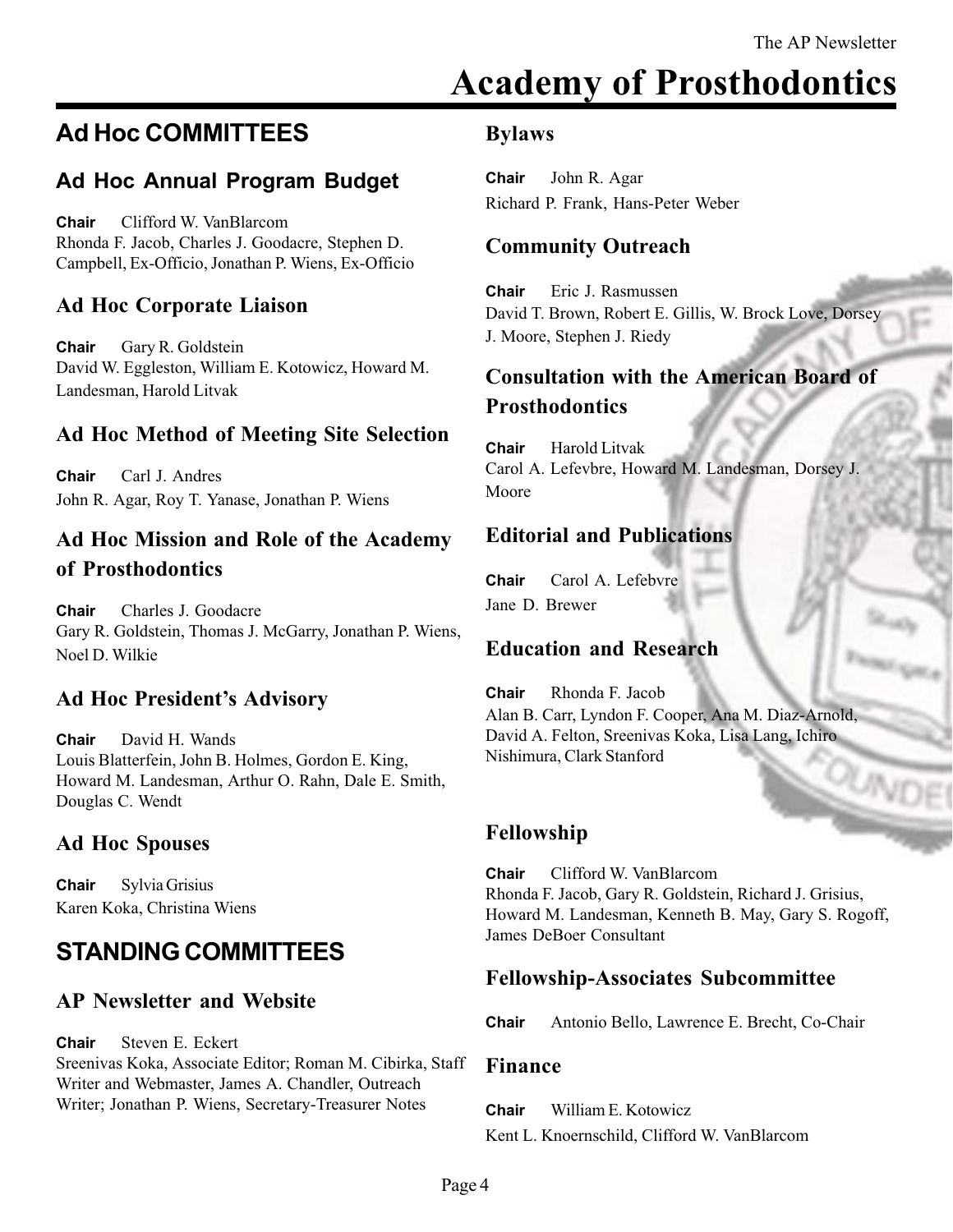# Committees 2001-2002

# History and Records

Chair Hart J. Long Kent L. Knoernschild, Sreenivas Koka

# History-Photography Subcommittee

Chair Sreenivas Koka James A. Chandler, Robert J. Kelly, Eleni D. Roumanas, Gerald M. Barrack, Consultant, Baldwin W. Marchack, **Consultant** 

## Local Arrangements

Chair John A. Sorenson David H. Wands, Consultant

# Local Arrangements-Registration Subcommittee

Chair Gordon E. and Bea King John R. and Peggy Agar, Roman M. and Marisa Cibirka, Lance F. and Joyce Ortman

### **Nomenclature**

Chair Clifford W. VanBlarcom Antonio Bello, David Brown Charles J. Goodacre, Steven M. Morgano, Shane N. White

# **Officers**

Chair Richard J. Grisius Gary S. Rogoff, George A. Murrell, Jonathan P. Wiens, Stephen D. Campbell, Howard M. Landesman

# Place of Meeting

Chair Jonathan P. Wiens Stephen D. Campbell, Gary R. Goldstein, George A. Murrell, James C. Taylor, Clifford W. VanBlarcom, Lee **McGivney** 

# Policy

Chair Gary R. Goldstein Charles J. Goodacre, Rhonda F. Jacob, Glenn P. McGivney, Charlie C. Swoope, Jonathan P. Wiens

# Resolutions and Remembrance

Chair L. Brian Toolson, Co-Chair, Aaron H. Fenton, Co-Chair Gerald J. Ziebert

# Scientific Program

Chair George A. Murrell Thuan Dao, Rhonda F. Jacob, William E. Kotowicz, Howard M. Landesman, George A. Zarb

# Scientific Program-A-V Subcommittee

Chair Baldwin W. Marchack and Roy T. Yanase Rainer H. Bergman, David T. Brown, Roman M. Cibirka, Clark Stanford

# Good Hope Continued from page 2

for they shall be comforted." Medicine is beginning recognize the efficacy of "distant healing" in the form of prayer. The United States and its allies will need our "distant support" in the time ahead. Please stand ready to lend it.

Now we await the compensation that the terrorists have earned. The United States is steadfast in its resolve to eliminate the global threat of terrorism. Once the energy of this country is harnessed towards a task, it will be achieved. Today we are asked to support this effort. The support will occur in emotional, physical, financial and spiritual ways. Let us all join in this effort.

Where do we go next? Will life take a quick return to normal? A friend and advisor gave me a few clues to help make it happen. Number one he said, do good for someone. It might be on a large scale, it might be on a small scale but the goal is simply to do some good and do it as soon as possible. This is an affliction that we can all stand to catch. The second point is a little harder. It is to hope. Keep hope alive and actively hope for a better day.

No one can turn back the hands of time but we can all do these two things. We can all be good to others and do good for them and we can all hope for a bright tomorrow. We've heard it a lot recently but it still is a hope for us all: God Bless America!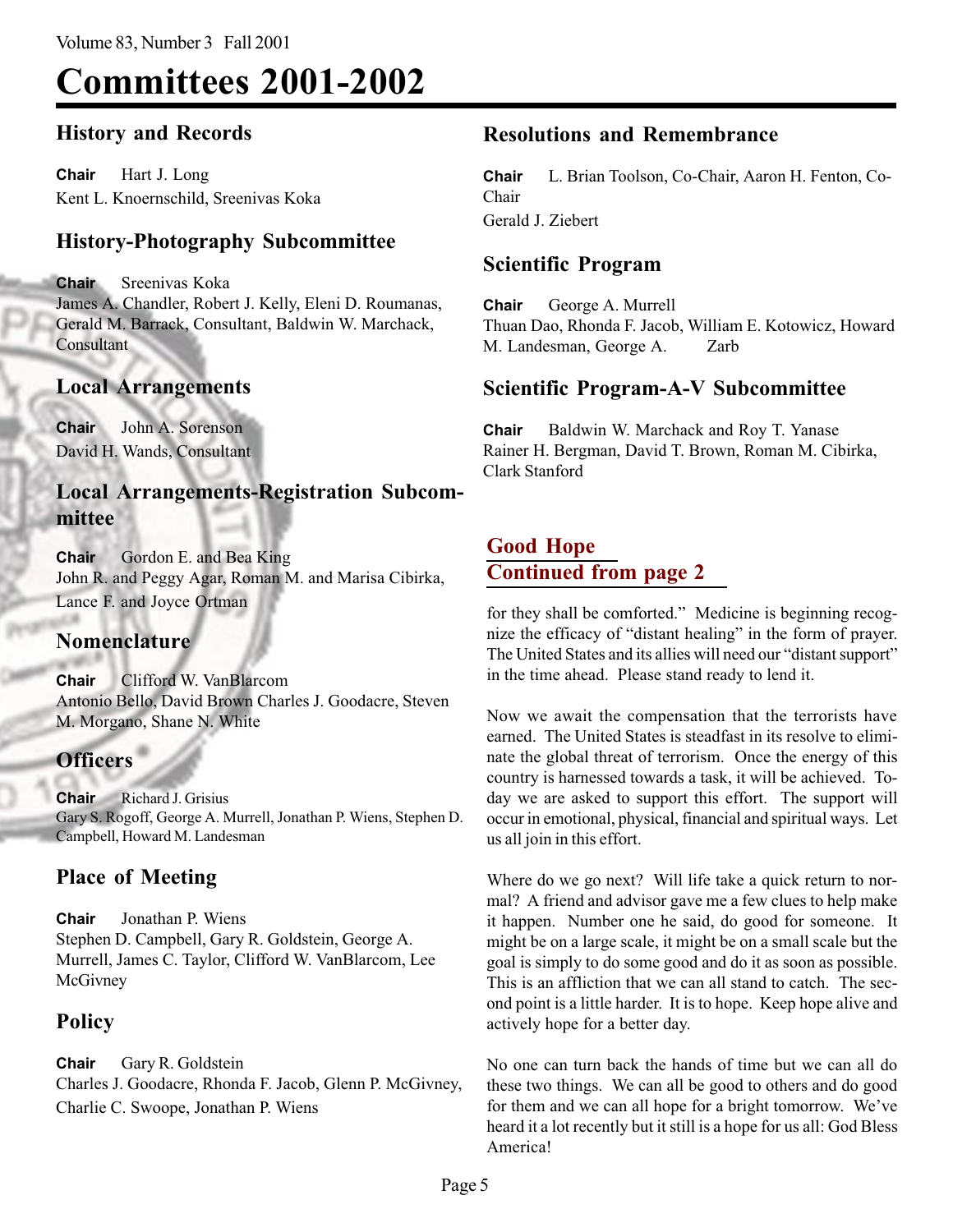# AP in Santa Fe

### **Annual Session**

### **Continued from page 1**

cally, "immediate loading" and overdentures respectively, and Larry Brecht mesmerized us with his special blend of compassion and clinical expertise treating patients with Craniofacial defects.

culate standard deviation, but I still remember why train tracks are 4 feet 8 inches apart (equine anatomy?). Breakout sessions progressed smoothly and quickly, hopefully a testament to both the intellect of our membership and

> guests and the success of previous years' sessions.



Pouring of Bronze Casting

With perfect timing, the skies cleared Saturday evening for our outing to the Allan Houser Compound. We learned about this young Native American Apache with a flair for drawing, painting and sculpture. The bronze casting was spellbinding as we watched the glow of molten metal (something other than Type III alloy, that is) as it was poured from crucible to mold. And since the rain had stopped before we arrived, the tent/dining room perched on a hillside thankfully did not turn into a mudslide.

Sunday morning continued the new tradition of evidence-based dentistry workshops. Survey responses had requested that the session focus on measurement and statistical analysis. Accordingly, Rhonda Jacob invited Dr. Dennis Johnson to present on "Calibration", and she gave Clark Stanford the enviable task of speaking to us about "Statistics". I admit that I have forgotten how to cal-

again gave us the chance to show just how stylish we can look and proved that, if given a year to prepare, we can accomplish almost anything. Dick and Sylvia Grisius graciously accepted the Presidency of our prestigious organization. And Baldwin's efficiency was on display again with a slide show of snapshots from this very meeting.

The installation banquet once

Monday morning arrived with presentations by Donna Hecker on deformation at the implant-abutment interface, Tom Barco's description of the lack of success with onplants, and Jeffrey Rubinstein's discussion regarding challenges in providing maxillofacial prosthetic treatment. The scientific session came to a close with presentations by

Fellows or Life Fellows of the Academy. Dr. Charles Goodacre presented carefully selected and clinically pertinent data from a study of complications associated with fixed prosthodontic restorations. Life Fellow Dave Wands then asked each one of us to consider what membership in the Academy has brought to our lives. He stressed that one way to give back to the Academy is to help the financial health of the Academy and he challenged us to follow his lead as he announced his latest donation to the Academy's foundation. The last scientific presentations of the Santa Fe meeting were tag-teamed by Gary Goldstein and Dave Felton. Gary presented data outlining the worrying status of the "low quality and quantity" applicant pool to prosthodontic residency programs before presenting the results of an American College of Prosthodontists survey of senior dental students addressing reasons why these students are not choosing prosthodontics as a specialty. It would appear from the survey results that since a myriad of behavior traits exhibited by faculty are driving students away from prosthodontics, that we must either change our behavior or we must redefine our specialty based upon what can be achieved by those that do apply. Neither of these options will be pleasant, the first will be harder to attain but it may maintain a certain level of excellence; the second will be easier to carry out, but excellence will have given way to convenience.

With these stimulating comments in mind, the 83rd annual session of the Academy of Prosthodontics adjourned. We now look forward to meeting next year in beautiful Portland, Oregon.



President Grisius promises to "take no bull" during the next year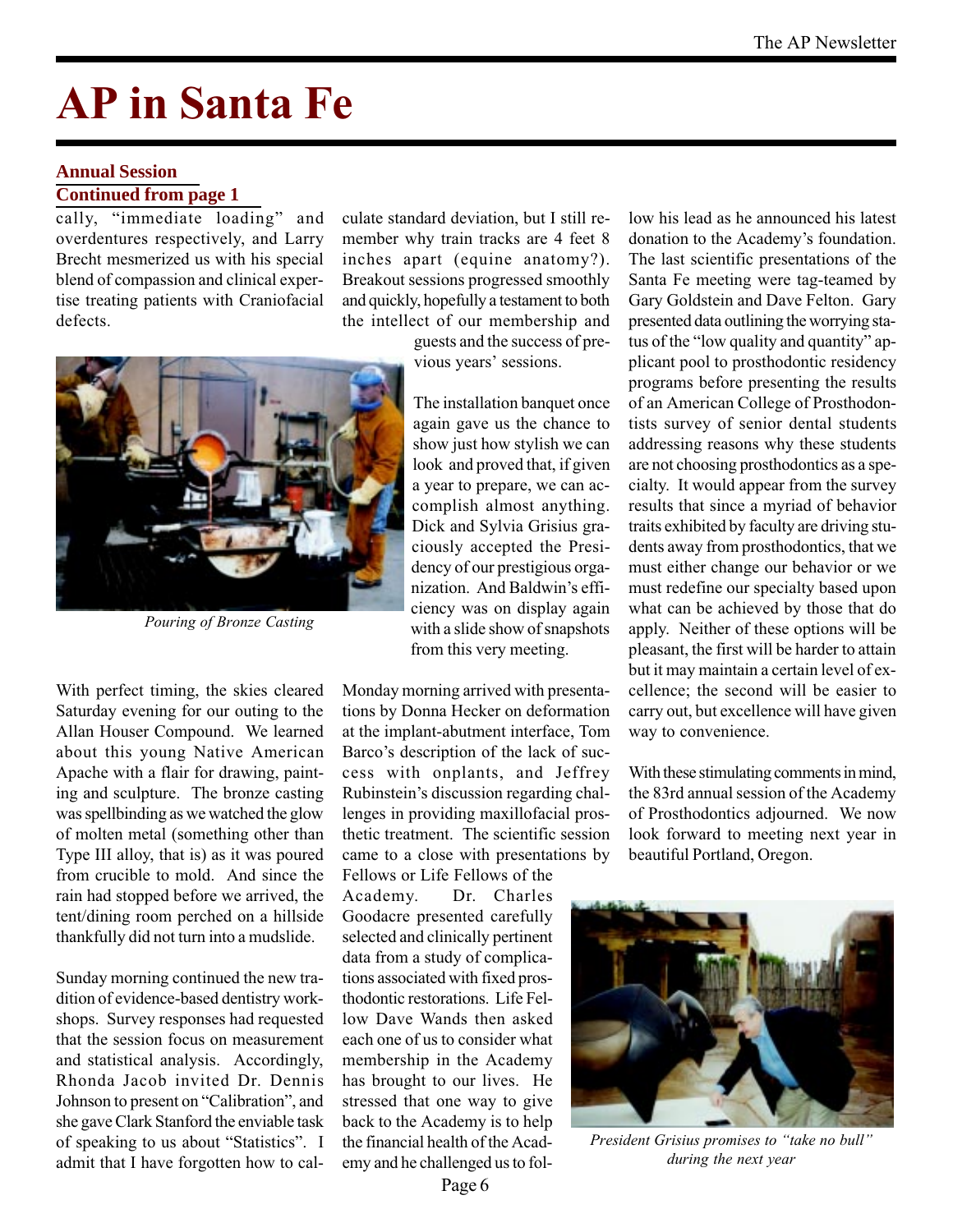# Outreach by Jim Chandler

# Outreach begins Ninth Year

The Academy of Prosthodontics has<br>included an interest in patient care and education since its inception. In 1993 an Academy team treated patients of the Chickasaw Nation at the Ada, Oklahoma Indian Health Center. At that time there was a backlog of two thousand completely edentulous patients, some waiting up to three years for treatment. Since this first outreach project, Academy teams have gone to Native American sites in Alaska, Montana, Arizona, South Dakota, and Utah and to inner city Chicago.

The value of these projects is tremendous. Projects this year in Alaska and Utah reflect the difficulties Native Americans have in receiving prosthodontic care. First, there are 1.5 million Native Americans served by only 400 Indian Health Service dentists. To quote Dr. Roger Wayman, Chief of Dental Services in Browning, Montana, "removable



Navajo Women

prosthodontic care for these people just does not happen. Some of the Indians in remote areas do not speak English. The Navajo tribe has a high incidence of diabetes and associated periodontal disease. In all of the tribal groups,

some of the patients live in such remote areas they have no access to care due to lack of transportation. In Alaska, for instance, the Tlingit Indians live in fishing villages on islands off the coast. Far from Juneau, they have to travel by boat or ferry to town for care. Because of this. they generally do not receive routine prosthodontic care. With the accelerated treatment provided by outreach groups, they can come to town once, spending the days needed for care with relatives or friends and then leave with completed prosthodontic restorations.

In August 2001, Eric Rasmussen and Tom Taylor are leading groups to Montezuma Creek, Utah serving the Navajo Nation and Juneau, Alaska serving the Tlingit Nation. The Browning Montana trip cannot be done this year because clinic construction is not complete.

# Frequent Flyer Miles Sought

Over the years, the Academy Outreach Program has become increasingly



Alaska Scenery

self-sufficient. Dental suppliers such as Patterson and Dentsply International have provided materials. The clinics value the outreach assistance so much that they have budgeted to pay the living expenses of the teams. Dental laboratories have donated personnel and prosthodontic graduate students also provide laboratory support. The only remaining significant expense is airfare for the participants. Eric Rasmussen suggested that Academy members donate frequent flyer miles to the outreach program to offset this expense. This can be done easily by designating your miles toward the purchase of a ticket. If this last expense could be covered, the Academy Outreach Program would be virtually self-sufficient!

This program has provided several hundred thousand dollars in prosthodontic care to those among us who have the least. Please support your Academy in this effort. If you wish to donate frequent flyer miles please call Eric Rasmussen, Outreach Chair. Your help will be greatly appreciated.